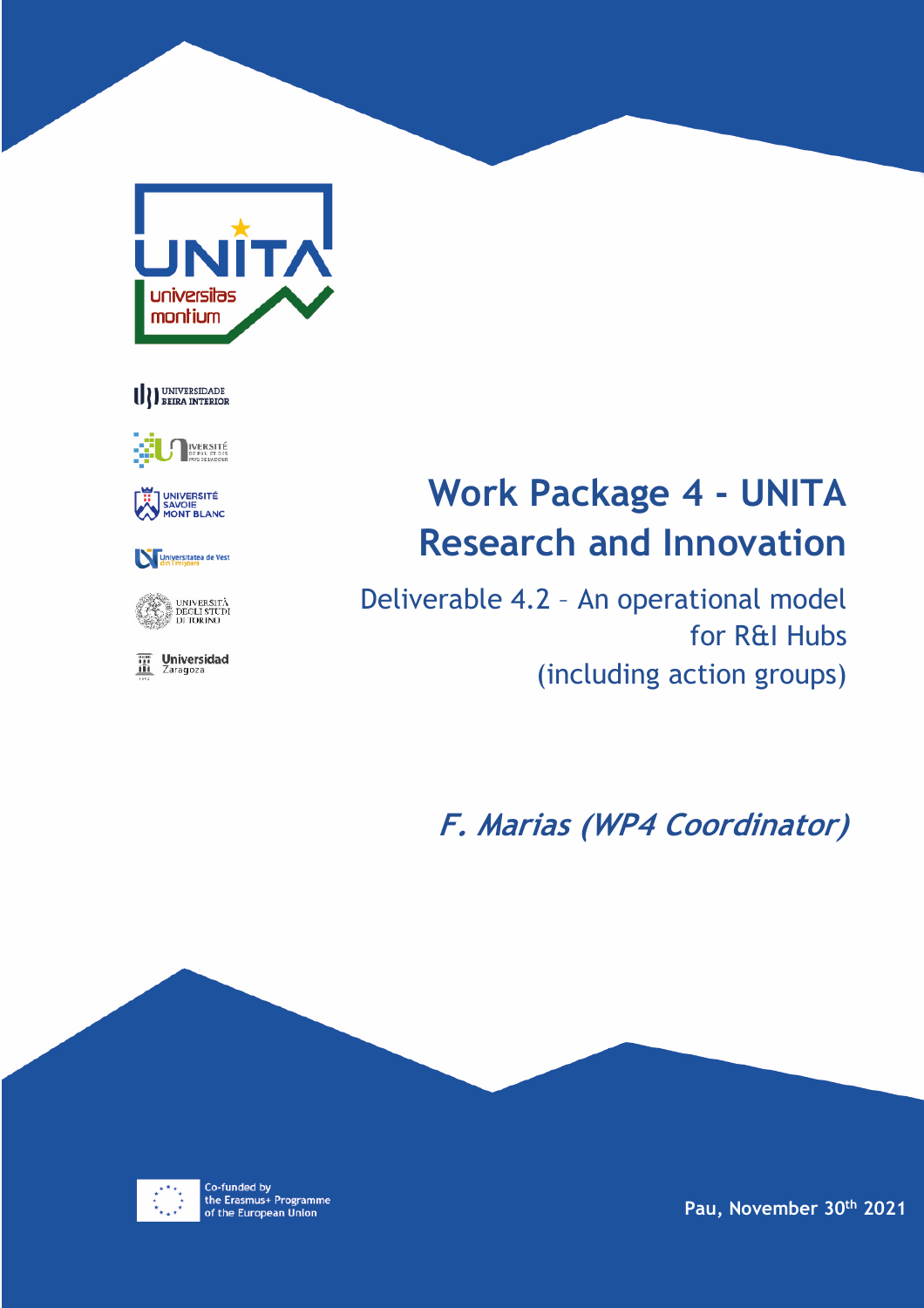| Project Acronym               | <b>UNITA</b>                             |  |
|-------------------------------|------------------------------------------|--|
| <b>Project Title</b>          | <b>UNITA - Universitas Montium</b>       |  |
| <b>Document Author</b>        | <b>Frederic Marias</b>                   |  |
| <b>Project Coordinator</b>    | Maurizio De Tullio                       |  |
| <b>Project Duration</b>       | 36 Months                                |  |
| Deliverable No.               | 4.2                                      |  |
| Dissemination level *         | PU                                       |  |
| <b>Work Package</b>           | $\overline{4}$                           |  |
| <b>Task</b>                   | 4.1.2                                    |  |
| Lead beneficiary              | Université de Pau et des Pays de l'Adour |  |
| Due date of deliverable       | 30/11/2021                               |  |
| <b>Actual submission date</b> | 30/11/2021                               |  |
| <b>Document version</b>       | 1.0                                      |  |

\* PU = Public; PP = Restricted to other programme participants (including the Commission Services); RE = Restricted to a group specified by the consortium (including the Commission Services); CO = Confidential, only for members of the consortium (including the Agency Services)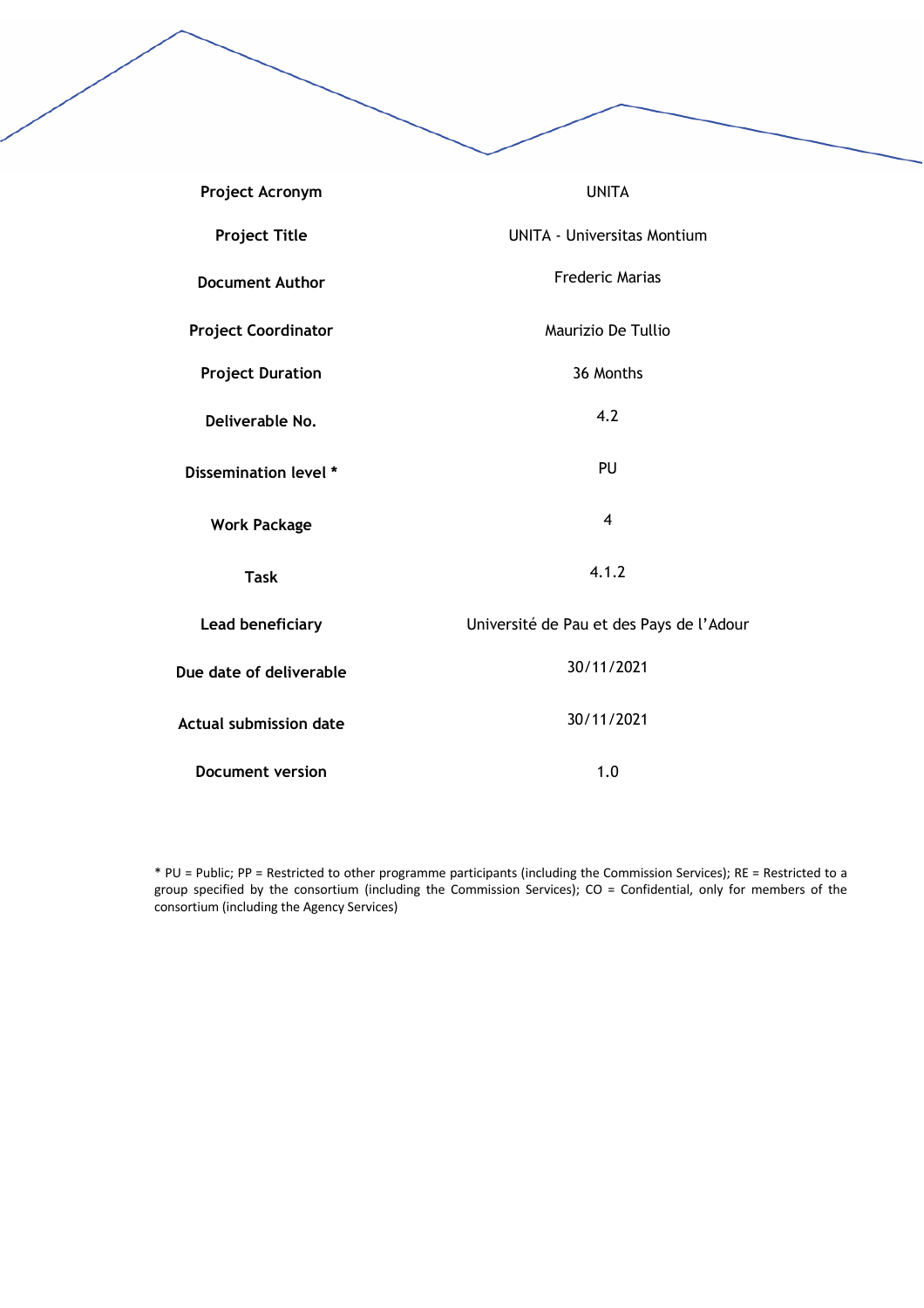| $\mathbf{1}$ |       |  |  |  |  |  |
|--------------|-------|--|--|--|--|--|
|              | 1.1   |  |  |  |  |  |
| 1.2          |       |  |  |  |  |  |
| 1.2.1        |       |  |  |  |  |  |
|              | 1.2.2 |  |  |  |  |  |
| 2            |       |  |  |  |  |  |
|              | 2.1   |  |  |  |  |  |
|              | 2.2   |  |  |  |  |  |
|              | 2.3   |  |  |  |  |  |
|              | 2.3.1 |  |  |  |  |  |
|              | 2.3.2 |  |  |  |  |  |
| 3            |       |  |  |  |  |  |
| 4            |       |  |  |  |  |  |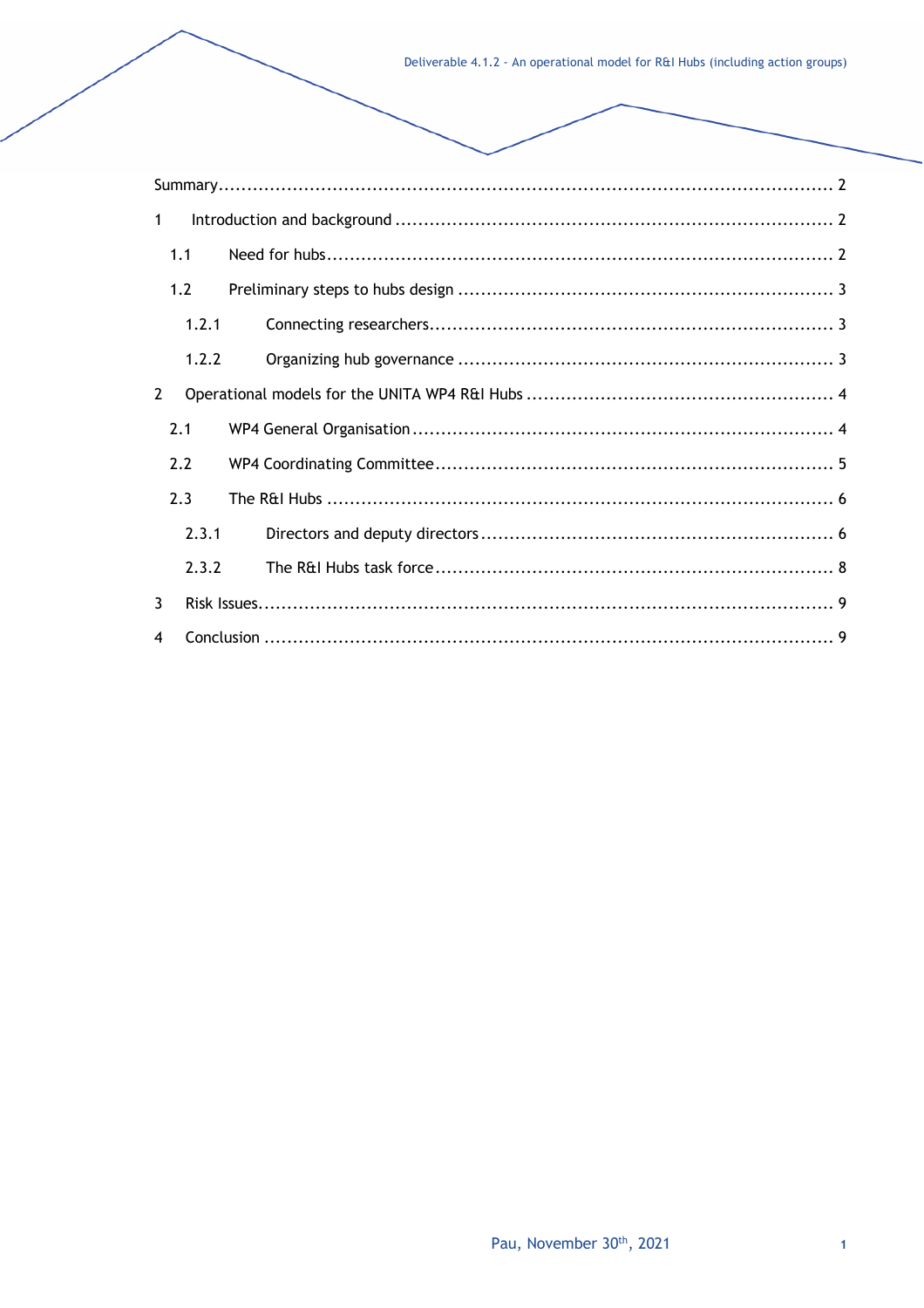# **Summary**

UNITA's Work Package 4 (WP4) on Research and Innovation (R&I) focuses on three main thematic areas: Cultural Heritage (CH), Circular Economy (CE), and Renewable Energies (RE). Its first task is devoted to "*focussing research on territories"* (Task 4.1) and is led by UPPA. The first tool that was created corresponds to Sub Task 4.1.1 "*Identifying actors in the three main areas*". In order to fulfil the activities planned in the Grant Agreement and corresponding to "*connect research and learning*" (Task 4.2) and to "*energize the territories*" (Task 4.3), R&I Hubs had to be designed (Sub Task 4.1.2). The aim of this document is to give insights on the process that led to the current operational model and on the presentation of this model.

# **1 Introduction and background**

### **1.1 Need for hubs**

UNITA's Work Package 4 (WP4) on Research and Innovation (R&I) focuses on three main thematic areas (Cultural Heritage, Circular Economy, and Renewable Energies) in order to contribute to the development of rural and mountain areas through promoting the value of the natural resources, developing circular economy networks (including bio-economy), linking different economic activities (agriculture, tourism, industry and crafts), promoting the richness of the cultural and linguistic heritage, and optimizing the relationships between the different actors of each ecosystem.

Each of these thematic areas responds to a particular crisis, or societal challenge, that we all face today in Europe. Cultural heritage is pivotal today as it reinforces Europe's cultural identity in the face of Brexit, populist or extremist ideologies, or even the current COVID-19 crisis. Circular economy is a vital issue to examine in order to empower responsible consumers, invent more sustainable products, and reduce waste at all levels of the production and consumption chain. Renewable Energies are critical in order to place the European Union at the forefront of the fight against environmental pollution and global warming, and make energy accessible to all.

UNITA wishes to raise awareness about these societal challenges in order to strengthen our rural territories, empower our cross-border mountain communities, and reduce inequalities between the core and its peripheries through a creative combination of education and research. The project promises to deliver world-class quality research through innovative collaborations and pioneering projects on topics that matter most in today's European Union. UNITA will create a synergy amongst the students and researchers of our six universities and local stakeholders and companies of the regions concerned. In order to achieve this synergy across Southern Europe, UNITA **is** launch**ing** three Research & Innovation Hubs around Cultural Heritage, Circular Economy and Renewable Energies. These hubs constitute networks of researchers across universities working on projects in close collaboration with students and local stakeholders both in the public and private sectors.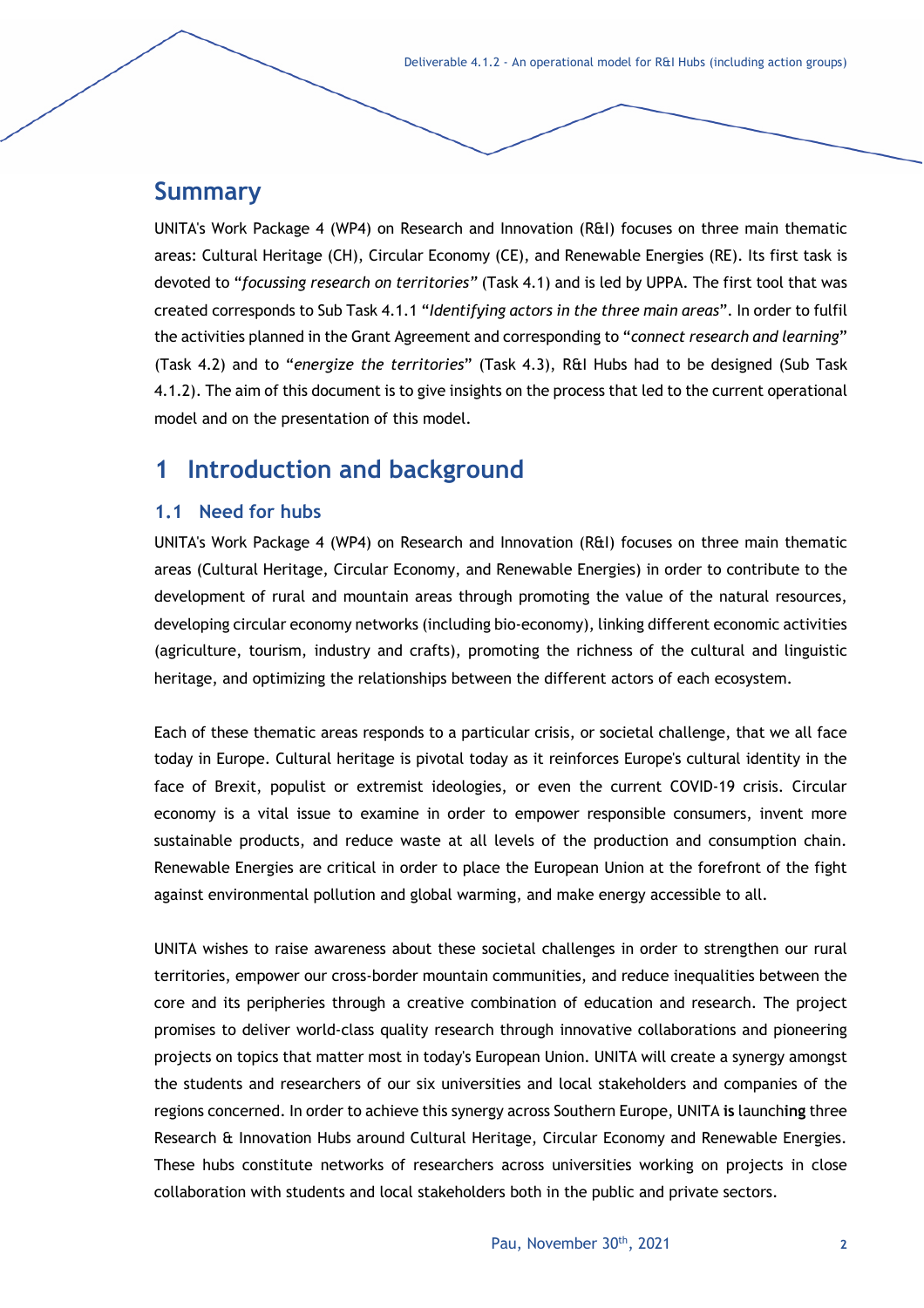Deliverable 4.1.2 - An operational model for R&I Hubs (including action groups)

### **1.2 Preliminary steps to hubs design**

#### 1.2.1 Connecting researchers

In order to build these hubs, it has been first necessary to "*Identify actors in the three main areas*" (Sub task 4.1.1). Indeed, as stated in Deliverable 4.1.1 by the end of May 2021 a first version of the cartography of the research activities being carried out in the alliance has been set-up. It was resulting from a call for expression of interest that was proposed to all the researchers of the alliance but also from work that was performed by groups of researchers that collected, analysed and organized the answers to this call. These groups were the embryos of the hubs for which the present document aims at describing the daily operation. This cartography was also a first step in making every researcher from UNITA to estimate possible collaborations within the alliance.

Thanks to funding from French *Agence Nationale de la Recherche* (ANR), it has been possible to offer 8 grants for Cotutelle PhD within the alliance. By the 7th of June 2021, a call for *Cotutelle PhD Proposal* was set-up and sent to the cartography's contributors asking them to build a joint PhD Program. By the mid of June, 13 proposals were received (6 CH, 4 CE and 3 RE). The selection process was carried out by the embryos of the hub that had previously operate the organisation of the cartography.

Physical meetings of these groups were set-up by the mid of July. Cultural Heritage group met at UPPA, Circular Economy at UVT and Renewable Energy at USMB. During these meetings, the goal was not only that the connections between researchers is increased, but also to prepare face to face seminars, during which all the researchers of the alliance having interest in the three thematic of UNITA might get physically connected to their UNITA neighbours. These seminars took place on the 14<sup>th</sup> and 15<sup>th</sup> of October 2021 at UNITO for Cultural Heritage, 27<sup>th</sup> and 28<sup>th</sup> of October 2021 at UBI for Renewable Energy and 28<sup>th</sup> and 29<sup>th</sup> of October at UNIZAR for Circular Economy. 172 Researchers finally attend these seminars (either physically, around 130, or remotely). **The WP4 R&I Hubs were launched…**

#### 1.2.2 Organizing hub governance

From the Kick-Off Re-UNITA on the 6th of November 2020, activities of WP4 were developed under the organization of two separate boards. The WP4 coordinate committee and the WP4 task force. While the first one had mainly concern with the organization of the research activities and their structuration, the second one was the kingpin for the development of the cartography. Some meetings took place for each thematic group, but the main meetings were organized for the coordinating committee and for the overall task force.

The work devoted to the design of the R&I Hubs really started by May 2021 where the coordinating committee had first thoughts on the organization of the R&I Hubs. Starting from a first proposal (see Figure 1) all universities worked by their own and present the result of their study to the WP4 Coordinating Committee.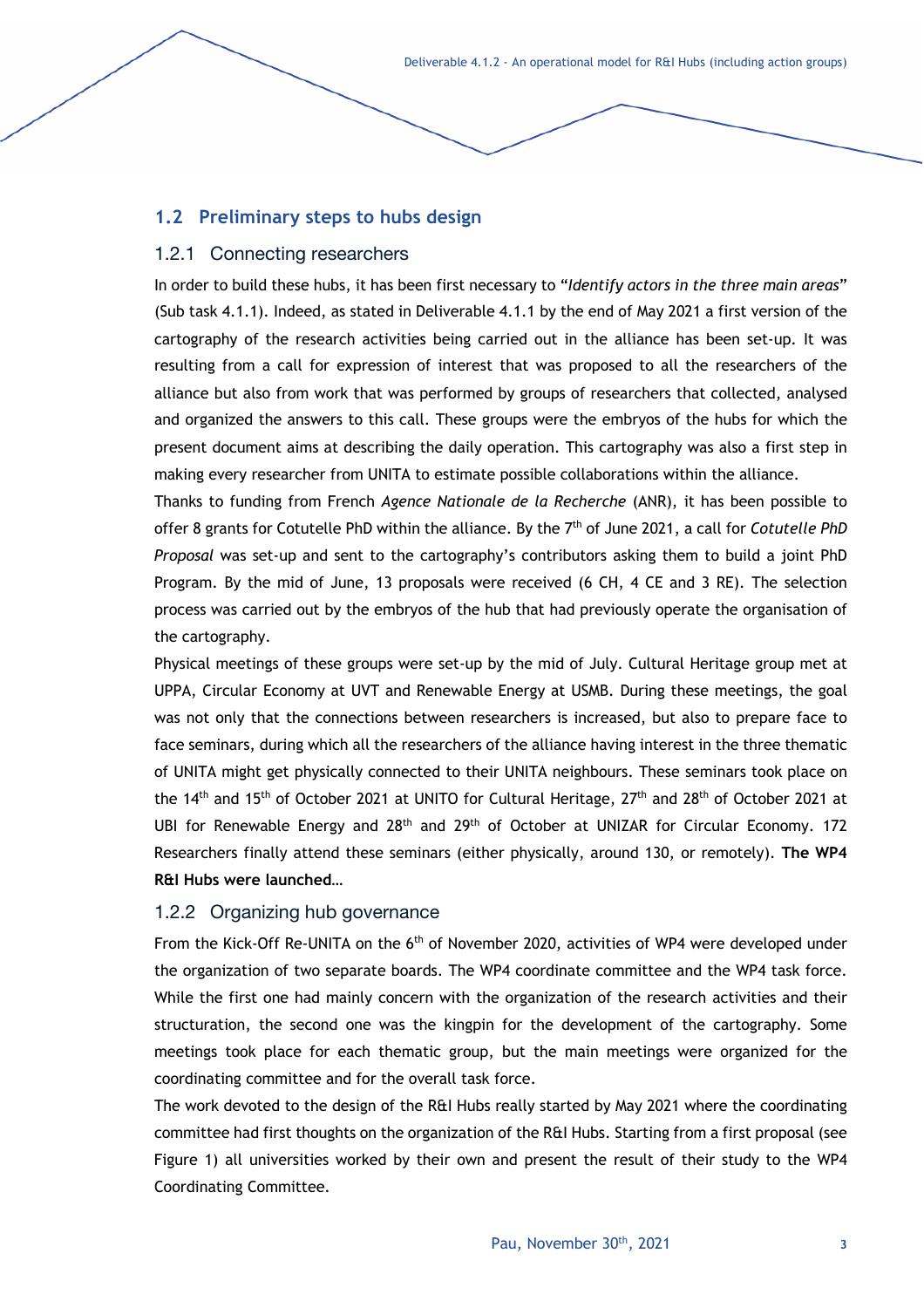Deliverable 4.1.2 - An operational model for R&I Hubs (including action groups) Board of directors (director and deputy director) Database correspondent Office Scientific committee Education Partnership Cartography Update Collection of technical issues Entry Point Meeting Organisation Data storage and management Communication and link with coordinating committee Continues WP4 Task 1 Scientific animation Planning of doctoriales European call for projects Encourages collaboration collaboration WP4-Task2 Connect research and education Education by research Bachelor, Master, PhD Micro-credentials Summer-winter schools WP4-Task 3 Industrial Partners Territories Géminae Database correspondent Office Scientific committee Education Partnership Continues WP4 Task 1 … White we will be a property of the local of Board of directors (director)<br>(director)<br>(director)  $\mathcal{B}$  $\mathcal{S}$  $\mathcal{I}_n$ Education Partnership Cartography Update l life<br>NGC 138 Entry Point Meeting Organisation Data storage and management coordinating h  $\mathcal{A}$  $\%$ Planning of doctoriales European call for projects collaboration  $\mathcal{G}$ W)<br>Co Education by research Bachelor, Master, PhD Micro-credentials 'n  $^{\prime\prime}$ Industrial Partners Board of directors (director and deputy director) Database correspondent  $\mathbb{C}$ Scientific committee  $\mathcal{C}$  $\mathscr{C}$ Cartography Update Collection of technical issues  $\mathbb{R}$ Meeting Organisation Data storage and management Communication and line with the Windows of the Windows of The Windows of The Windows of The Windows of The Win<br>Communication and communication and line with the Windows of The Windows of The Windows of The Windows of The<br>C coordinating committee Continues WP4 Task 1  $\mathbb{Z}^2$ Planning of doctoriales European call for projects Encourages collaboration  $\frac{1}{\sqrt{2}}$ Connect research and Education by research Summer winter schools -  $\mathbb{Z}^2$ WP4 Co<sup>ord</sup>ination in the concommittee

*Figure 1 : Fist proposal for R&I Hub design and WP4 Organization*

Finally, the design of the WP4 and R&I Hubs was presented to an "extraordinary meeting" on the 23<sup>rd</sup> of July 2021 were both the coordinating committee and the complete task force were joined. Since then, The WP4 was organized with a coordinating committee and the 3 R&I Hubs. Details on the current operation of the structure is given below

# **2 Operational models for the UNITA WP4 R&I Hubs**

# **2.1 WP4 General Organisation**

Operation of the R&I hubs could not be described without explaining its links with the overall project. Indeed R&I Hubs activities take place in the frame of the WP4, which itself, is a part of the European University UNITA and its different boards. Indeed, most of the progress of the project is being considered by UNITA Management Committee before being escalated to the Governance Board, and WP4 acts as a connection between research activities carried out in the hubs and these management and decisional boards. On the other hand, UNITA offices are key actors in the daily operation of all UNITA activities, including, among other, research. This means that they also need to have a specific position and connection with the R&I Hubs. Taking into consideration these different elements, the final organization of the WP4 was proposed during the meeting of the  $23<sup>rd</sup>$ of July 2021, and to the Governance board held in Pau on the 23<sup>rd</sup> of September. As shown on Figure 2, it is composed of a coordinating committee, the three R&I Hubs and the UNITA offices.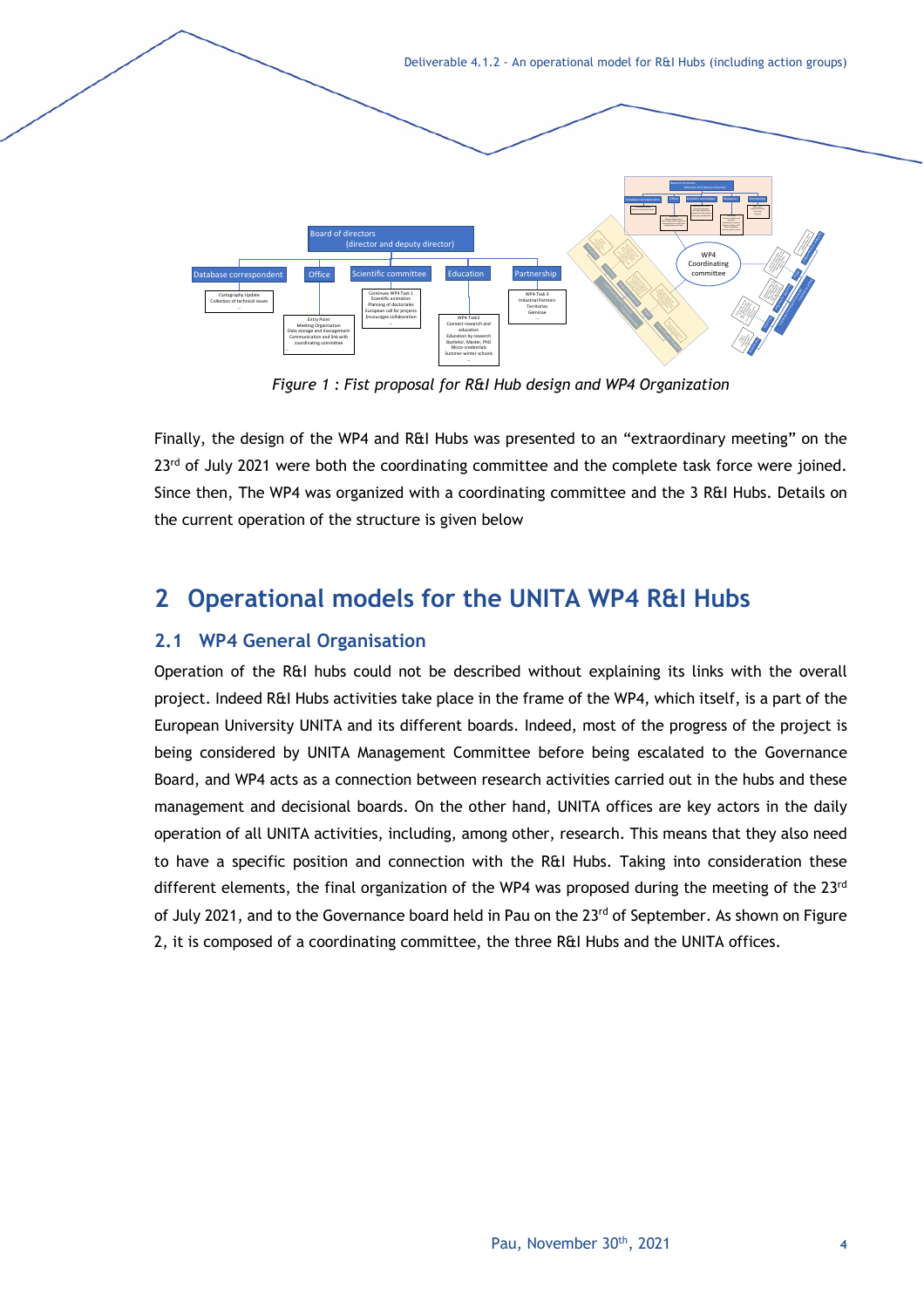Deliverable 4.1.2 - An operational model for R&I Hubs (including action groups)



*Figure 2 : Organisation of the WP4 and its coordinating committee.*

### **2.2 WP4 Coordinating Committee**

The WP4 Coordinating committee is the interface between the R&I Hubs and the management of the overall project. Thanks to the coordination by the WP4 leader there is a cross connection between this WP4 Coordinating committee, the overall project and the research activities. These ones are being reported to the WP4 coordinating by the Hubs directors and deputy directors. It is also necessary that the research activities being carried out in the hubs be in close connection with the research council of each partner university. This is the reason why, for each partner university, a researcher connected to its research council sits at the WP4 CC.

Finally, this coordinating committee is composed of:

- The WP4 coordinator (Prof F. Marias, UPPA)
- The WP4 Manager (Dr. L. Dissard until  $1<sup>st</sup>$  of September 2021)
- A representative of the research council of each university
	- o Prof. S. Soccoro, UBI
	- o Prof. C. Haritchabalet, UPPA
	- o Prof. J.L. Got, USMB
	- o Prof D. Vizman, UVT
	- o Prof C. Prandi UNITO
	- o Prof S. Scarpellini, UNIZAR
- The Director and Deputy director for each hub
	- o Prof. L. Roussillon-Constanty for UPPA, and Dr J. Cooke for UNITO (*Cultural Heritage*)
	- o Prof. J.M. Fraile for UNIZAR and Prof. G. Mircea for UVT (*Circular Economy*)
	- o Prof. B. Stutz for USMB and Prof. A. J. Marques Cardoso for UBI (*Renewable Energy*).

Representative of the research council of each University are appointed by their own University. Director and Vice director of the hubs are nominated by the governance board, for 1 year. The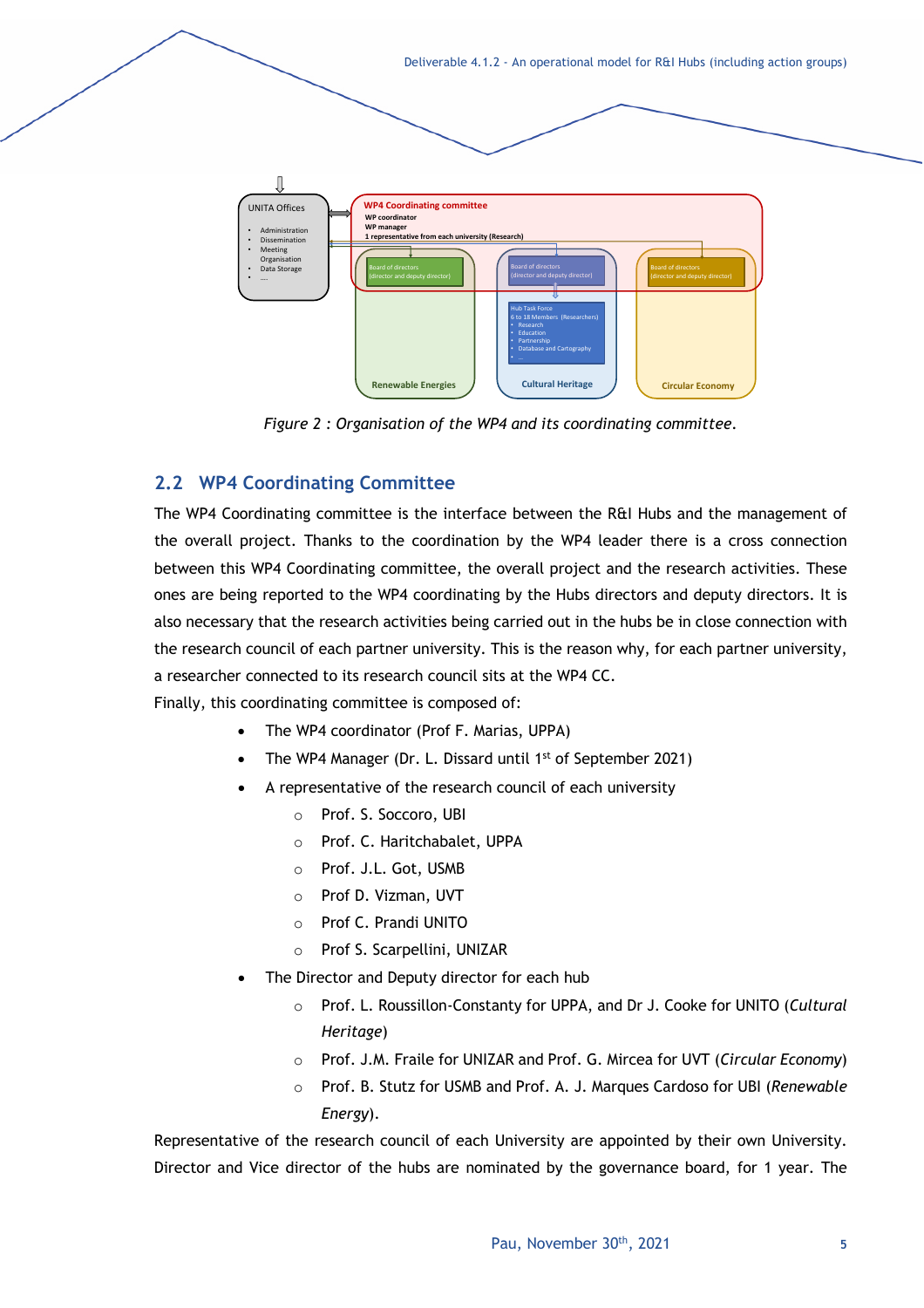specific procedure used for this nomination is detailed in section 3.3.1 "*Directors and deputy Directors*".

Meetings of the WP4 Coordinating committee are organized online monthly, under the coordination of the WP4 leader and managed by WP4 Coordinating Committee manager. During 2021, these meetings were held on, the  $6<sup>th</sup>$  of May, the 26<sup>th</sup> of May, the 1<sup>st</sup> of July, the 23<sup>rd</sup> of July, the 3<sup>rd</sup> of September, the 1<sup>st</sup> of October, and the 10<sup>th</sup> of November). Related information (Slideshows and minutes of meetings) is stored in the 3\_U\_WP4 Folder of the Datacloud.

### **2.3 The R&I Hubs**

#### 2.3.1 Directors and deputy directors

Within each hub the Board of Directors has a specific role since it coordinates all the research activities that need to be performed by the hub itself. The activities correspond to the fulfilment of the Tasks 4.2 and 4.3, led by USMB and UNIZAR respectively, and that ensure "*Connecting Research and Learning*" and "*energizing the territories*", with corresponding deliverables and milestones. Hub Directors and deputy directors ensure proper activities of the hubs with the help of associated task forces. A "job description" was created in order to ask for candidacy to these specific positions.

#### Job Description.

#### **Main Role**

The WP4 R&I Hub director is at the heart of the research activities within European University UNITA. He/she ensures team animation of its task force and respect of the deadlines and content of the deliverable that need to be produced by each hub, in accordance with the UNITA Project. He/she also ensures link between research activities produced in the field of its hub (Cultural heritage, Circular Economy, Renewable Energy) and the WP4 Coordinating Committee which is an interface between hubs and UNITA Management committee.

#### **Activities (3 to 4 hrs/week)**

1. To be the referent for the thematic of the hub (CH, CE, RE) – for current and all prospective matters

2. Coordinate all the actions scheduled in the research-related areas of the UNITA network as de-scribed in the action plan (research, link between training and research, partnership, micro credentials, summer/winter schools, link with long life learners training programs…)

3. Head the hub meetings with representatives (task force) from partner universities every month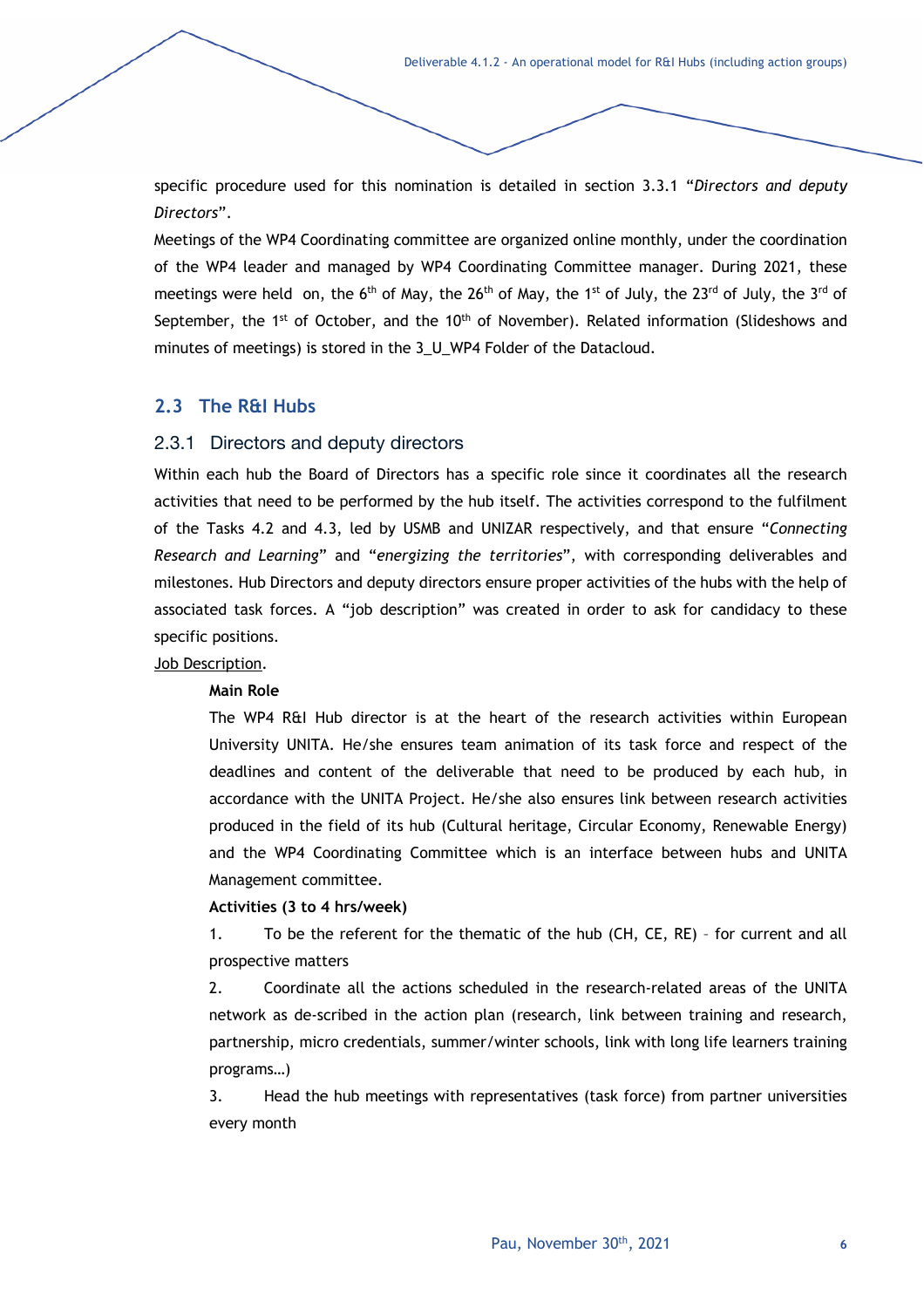4. Organise effective collaboration of researcher's activities within the alliance through recurrent research presentations (weekly? Every two weeks? Monthly?) and seminars (every six months)

5. Participate in monthly meetings of the WP4 Coordinating committee

6. Actively participate in the development of the hub and establishing new partnership through various schemes (Conferences, seminars, Geminae, etc.)

7. Encourage and coordinate applications to cfps (such as Cofund 2021 or Horizon Europe).

The procedure that was set during WP4 Coordinating Committee meeting of the 1st of October 2021 for the nomination of the R&I Hub directors and deputy directors was the following:

- Setting-up of a R&I Hub Director "job description" and validation by the task forces of the Hubs before 12th of October
- Hub Temporary administrators send the job description to the Hubs Task Forces to collect candidacy before the 22nd of October (Possible discussion between candidates to define decide whether application is for direction or deputy direction)
- Appointment by each task force of the hubs (either by e-mail or during physical meeting) of the two candidates
- **Final nomination by the Governance Board of the 26th of November at UBI.**

The duration of the nomination is one year. Before the end of its mandate, the current and active board of directors has to organise a similar procedure for renewal of the board. The Cultural Heritage R&I Hub should be led by a pair composed of staff from UPPA and UNITO, the Circular Economy R&I Hub should be led by UVT and UNIZAR while Renewable Energy Hub should be directed by USMB and UBI.

For the period 1st of December 2021 to 30<sup>th</sup> of November 2022, the R&I hubs will be led by :

#### Cultural Heritage

- Director: Prof. Laurence Roussillon-Constanty (UPPA)
- Deputy Director: Dr. Jennifer Cooke (UNITO)

#### Circular Economy

- Director: Prof. José Maria Fraile (UNIZAR)
- Deputy Director: Prof Gabriela Mircea (UVT)

#### Renewable Energy

- Director: Prof. Benoit Stutz (USMB)
- Deputy Director: Prof. Antonio J. Marques Cardoso (UBI)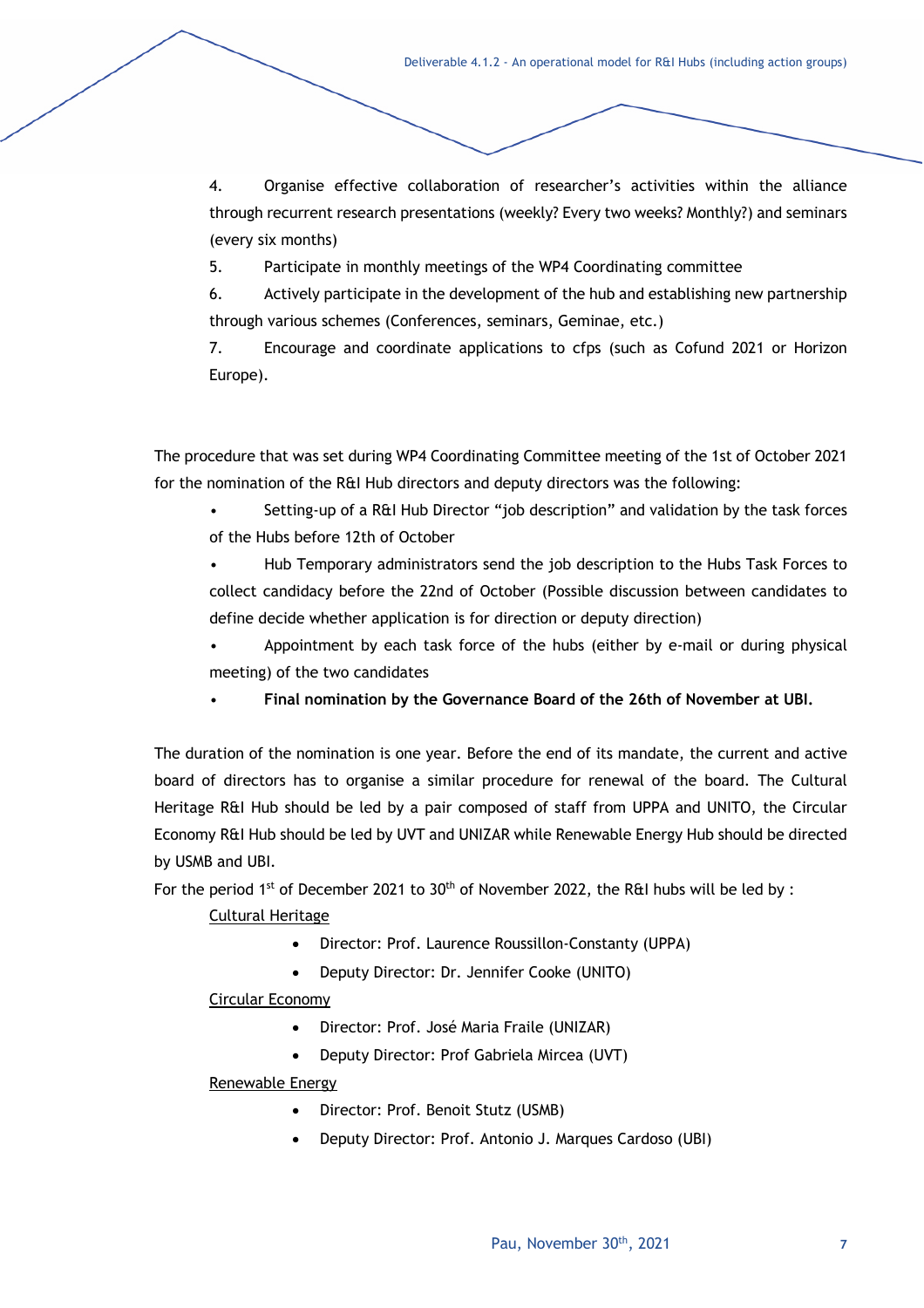Deliverable 4.1.2 - An operational model for R&I Hubs (including action groups)

### 2.3.2 The R&I Hubs task force

The Task Force is the operational force (or the action group) of the R&I Hubs. It is indeed in charge of the different activities that need to be completed by each hub. Its scope falls into the followings:

- Research activities: Cotutelle PhD Thesis, Answer to MSCA Cofund call and coordination of answers to Horizon Europe Calls, Weekly research Presentation, Scientific knowledge share and development….
- Connection between research and learning: micro-credentials, summer-school...
- Partnership: Stakeholders, Geminae Partners, New Partners
- Update of the WP4 R&I Cartography
- …

Depending on the available staff members to join the task forces and of the activities to be performed the number of researchers involved in each task force might vary between 6 and 18. The researchers taking part in these forces are designated by each partner university. Meeting of the task forces will be organized monthly, under the authority of R&I hub boards of directors. At the start of the Hub  $(1<sup>st</sup>$  of December) it is composed of

#### Cultural Heritage

- UBI : Helena Alves, Urbano Sidoncha
- UPPA : Laurent Jalabert, Laurence Roussillon-Constanty, Giovanna Hendel
- USMB : Silvia D'Amico, Christophe Gauchon, Myriam Roche
- UVT : Dana Percec, Andreea Lazea
- UNITO : Giaime Alonge, Jennifer Cooke
- UNIZAR: Ascensión Hernández-Martínez, Carlos Labarta, Vicente Lagüéns Gracia, Pedro Rújula López, Alexia Sanz-Hernández

#### Circular Economy

- UBI : Ana Paula Duarte
- UPPA : Carole Haritchabalet
- USMB : Gregory Chatel
- UVT : Gabriela Mircea, Mihaela Neamtu, Alexandra Petcu
- UNITO : Luca Simone Cocolin
- UNIZAR: Jose Maria Fraile

#### Renewable Energy

- UBI : Antonio J. Marques Cardoso, Luís Pires, Adérito Neto Alcaso, Carlos Figueiredo Ramos
- UPPA : Frédéric Marias, Christine Lartigau-Dagron
- USMB : Benoit Stutz, Jean-Luc Got, Jean-François Joye, Aude Pommeret
- UVT : Daniel Vizman, Corina Ilin